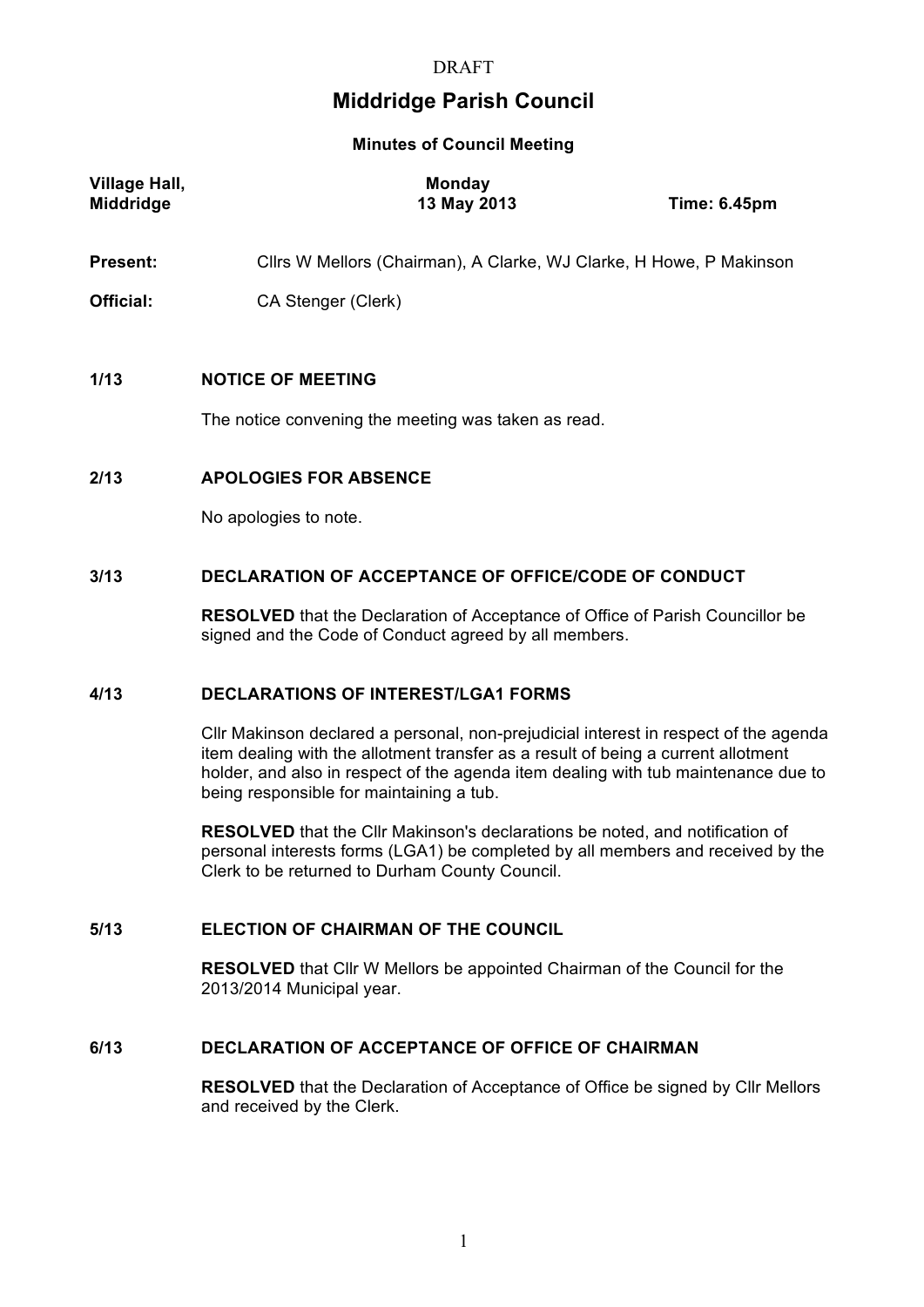### **7/13 ELECTION OF VICE CHAIRMAN OF THE COUNCIL**

**RESOLVED** that Cllr Makinson be appointed Vice Chairman of the Council for the 2013/2014 Municipal year.

#### **8/13 DECLARATION OF ACCEPTANCE OF OFFICE OF VICE CHAIRMAN**

**RESOLVED** that the Declaration of Acceptance of Office be signed by Councillor Makinson and received by the Clerk. by the Clerk.

# **9/13 THANKS TO OUTGOING CHAIRMAN**

Cllr Mellors proposed a vote of thanks to outgoing Chairwoman, Cllr A Clarke, for the duties carried out during her term of office. Cllr A Clarke also gave thanks to the Clerk for her support over the past year, and reported that it had been an extremely busy year. It was also noted that Cllrs W Mellors, A Clarke and WJ Clarke had been Parish Councillors for 30 years. The venue and date for the Chairwoman's dinner was discussed.

**RESOLVED** that the thanks of the Parish Council be recorded.

#### **10/13 MINUTES**

The Minutes of the meeting held on 4 March 2013 were signed by the Chairman as a correct record.

### **11/13 MATTERS ARISING FROM MINUTES**

i) Cllr Mellors had received confirmation of his registration for the Police & Crime Commissioner Community Panels (min 104/12 iii refers)

ii) Cllr Makinson had facilitated the purchase of a new laptop (min 104/12 i refers)

#### **12/13 ACCOUNTS FOR PAYMENT**

Members considered a schedule of Accounts for Payment.

**RESOLVED** that the following accounts be approved for payment:-

| <b>JWS Power Wash</b> | Bus shelter cleaning                                 | £ 30.00 |
|-----------------------|------------------------------------------------------|---------|
|                       | Zurich Municipal Insurance Insurance premium 2013/14 | £879.24 |

#### **13/13 ACCOUNTS FOR THE YEAR ENDED 31 MARCH 2013**

The internal audit of accounts had been completed and was waiting to be approved by Colin Gray. The statement of accounts for the annual return were approved by the Council.

**RESOLVED** that the Clerk complete the required external audit paperwork and send to BDO within the required timescale once the approved accounts were returned from the internal auditor.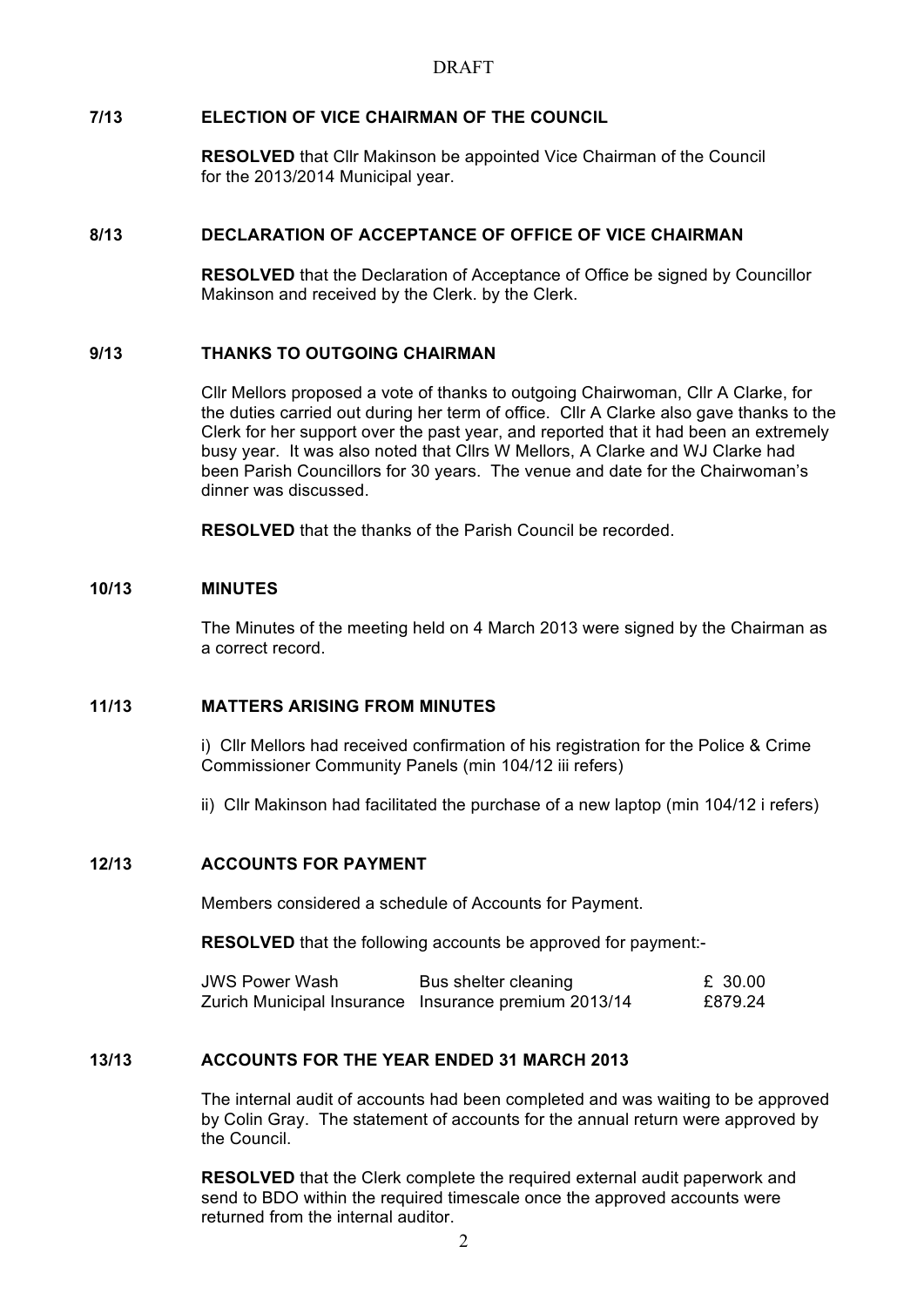#### **14/13 INSURANCE RENEWAL**

The Zurich Municipal Insurance premium quote for 2013/14 was considered.

#### **RESOLVED** that the quote be accepted and the Clerk notify Zurich as necessary. **15/13 GROUNDS MAINTENANCE & GENERAL REPAIRS**

i) Tub maintenance

**RESOLVED** that a £10 honorarium be given to each of the 8 parties undertaking tub maintenance, with Cllr A Clarke distributing the funds.

ii) Parish Paths Partnership

P3 had agreed the quote for path maintenance provided by Ian Hayman. There was an issue with a path being ploughed up and planted but this was in hand and being dealt with. Elaine Crow had requested that Ian, as contractor, mark all paths maintained on the map provided and return to her.

**RESOLVED** that the Clerk inform Ian of the quote acceptance, provide the map for marking as requested and return it to Elaine once completed.

iii) Bus shelter cleaning Correspondence had been received regarding a necessary increase in the cost of cleaning the bus shelters from £30 per visit to £36.

**RESOLVED** that the increase be agreed and the Clerk to write to inform JWS Powerwash of the decision.

iv) Millennium Hedge There had been no response from David Scott, Houghall College, regarding hedge laying.

**RESOLVED** that the Clerk contact Mr Scott again to request an update.

#### **16/13 PROPOSED DISPOSAL OF ALLOTMENTS BY DURHAM COUNTY COUNCIL, MIDDRIDGE**

The Clerk reported that Fiona Bullen had left DCC and there had been no response from the new contact, Deborah Jobling.

**RESOLVED** that the Clerk email Gerard Darby and Deborah Jobling and suggest a meeting to discuss issues and a visit to the allotments.

# **17/13 PLANNING APPLICATIONS**

There were no new applications to be noted.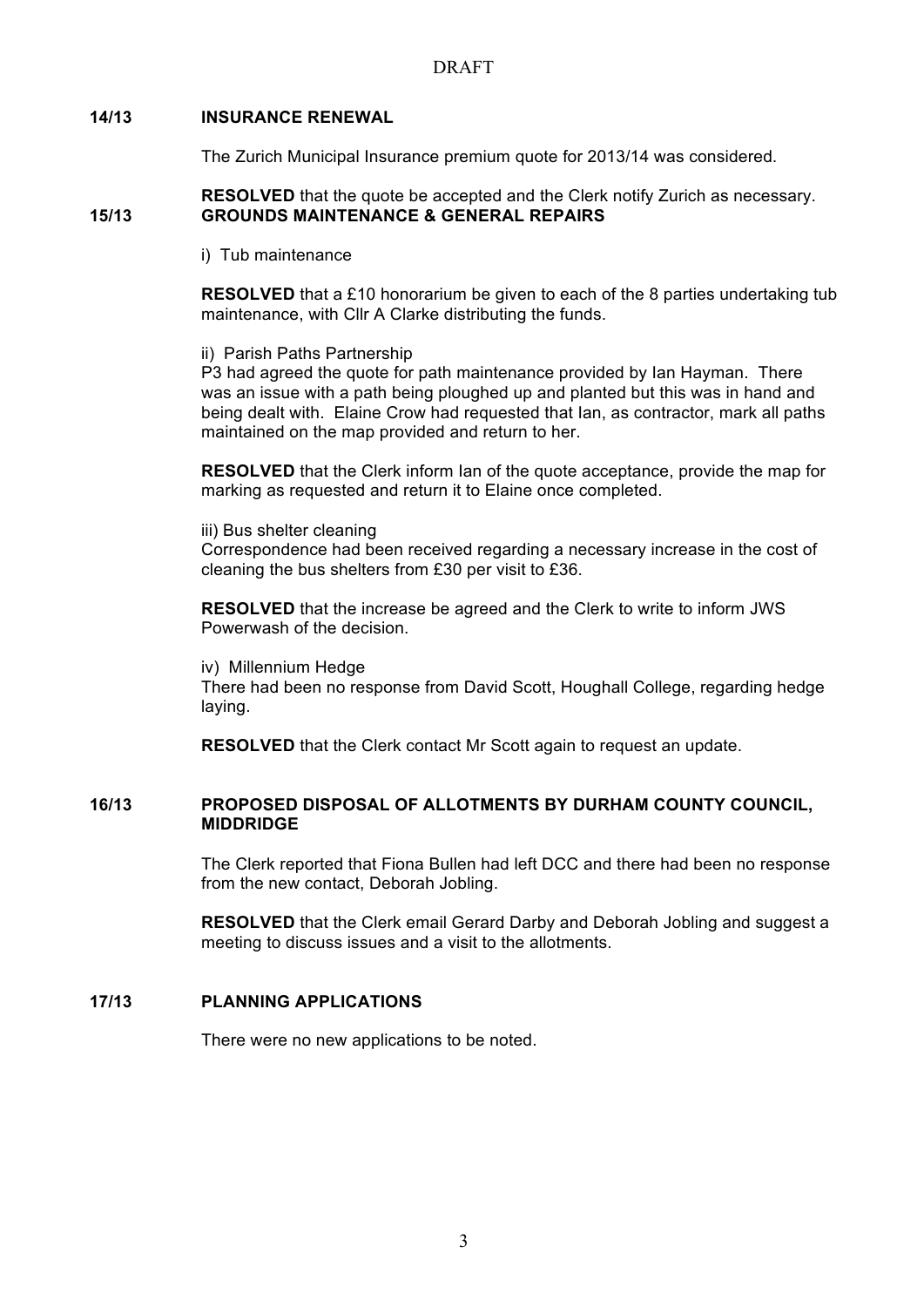### **18/13 CHILDREN'S' PLAY AREA**

Consideration was given to the Clerk's monthly inspection report regarding the condition of the play area and equipment – the Clerk reported that one corner of the flooring at the end of the slide was lifting, and that the moss was still an issue.

**RESOLVED** that Cllr Mellors would check the flooring issue and that Ian Hayman would be asked for his input on dealing with moss.

### **19/13 C35 NEWTON AYCLIFFE TO SHILDON ROAD-TRAFFIC CALMING**

A traffic monitoring report had been received which showed that there **was** a problem with speeding. Further speed monitoring was to be carried out at intervals.

**RESOLVED** that the information be noted.

# **20/13 NEIGHBOURHOOD PLAN**

The amendments had been made to the Neighbourhood Plan letter and questionnaire as previously agreed.

**RESOLVED** that the way forward for the Neighbourhood Plan be discussed at the forthcoming Local Councils meeting with Great Aycliffe Town Council.

### **21/13 G.A.T.C./MIDDRIDGE AREA ACTION PARTNERSHIP FEEDBACK**

The next board meeting was delayed until 11 June, 6pm in Aycliffe Village Hall.

**RESOLVED** that the report be noted.

#### **22/13 FUTURE EVENTS**

i) Noticeboard dedication

An event to dedicate the new noticeboard to Cllr Dorothy Bowman had been arranged to take place on Friday 17 May at 6pm. The new laptop would also be on display.

**RESOLVED** that Cllr Mellors would make a short speech and refreshments would be arranged.

ii) Middridge Circular Walk

The circular walk had been arranged to take place on Thursday 16 May at 10am, with the Village Hall as both the starting and finishing point. Elaine Crow from the Parish Paths Partnership would be leading the walk and also providing refreshments and literature/display of information.

**RESOLVED** that the Clerk advertise the event.